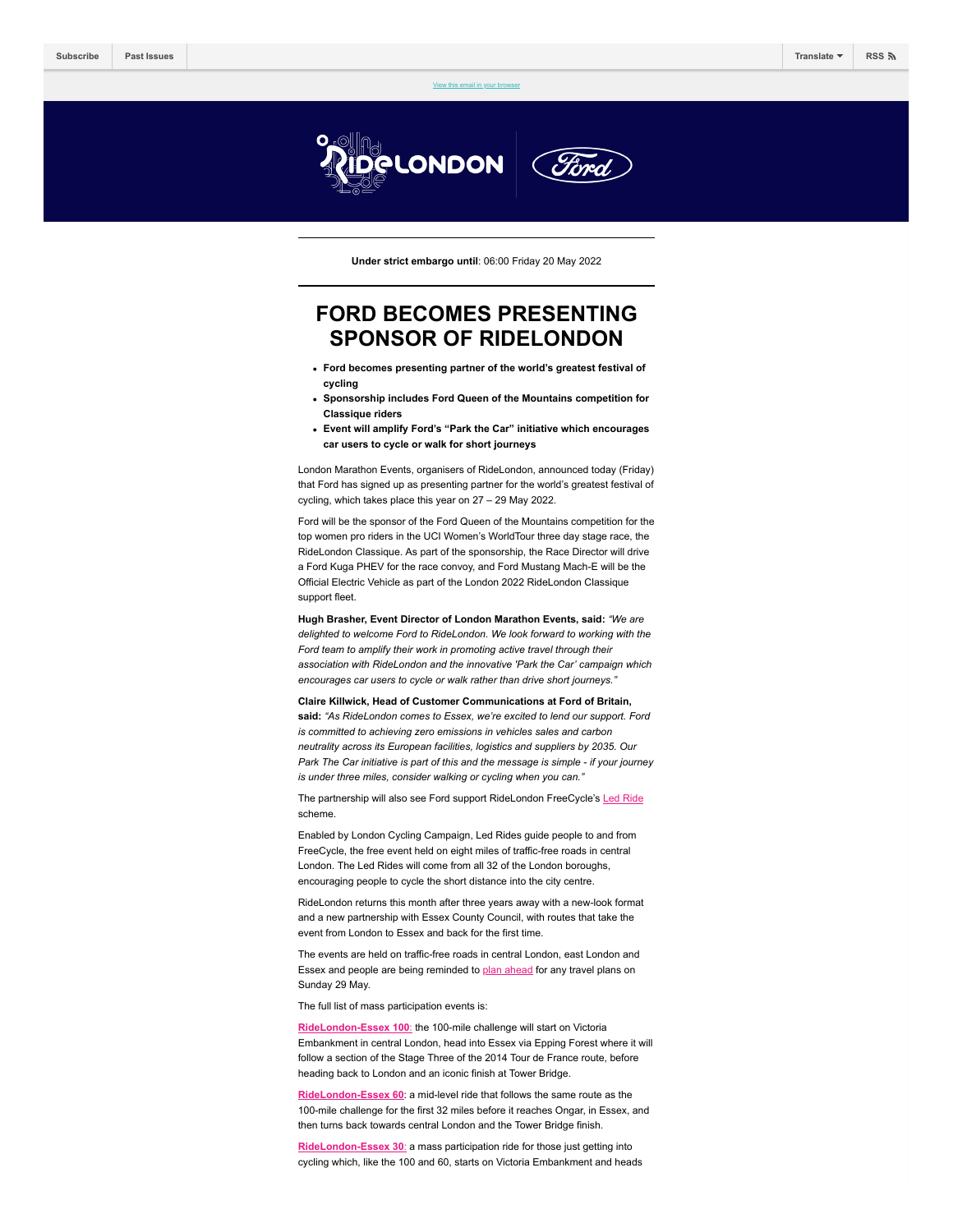**[RideLondon FreeCycle](https://www.ridelondon.co.uk/our-rides/ridelondon-freecycle)**: FreeCycle provides people of all ages and abilities the chance to cycle along eight miles of traffic-free roads in central London, travelling along some of the capital's most iconic streets and past iconic landmarks. To register, visit [ridelondon.co.uk/our-rides/ridelondon-freecycle](https://www.ridelondon.co.uk/our-rides/ridelondon-freecycle)

In addition to the mass participation rides, 2022 RideLondon includes the first ever three-stage RideLondon Classique, the UCI Women's WorldTour race for the best female riders in the world. The first two stages take place in Essex on 27 and 28 May with the final stage in central London on Sunday 29 May.

For more information on Ford's Park The Car initiative, visit <https://www.ford.co.uk/experience-ford/ford-blog/new-initiative-park-the-car>

# **ENDS**

## **NOTES TO EDITORS**

Tower Bridge finish.

#### **About RideLon**

- RideLondon, the world's greatest festival of cycling, was developed by the Mayor of London and his agencies. It was first held in August 2013 and is a legacy event from the London 2012 Olympics Games.
- More than 467,000 participants have taken part in the first seven editions of the world's greatest festival of cycling (2013- 2019) and the event has inspired more than 140,000 new or lapsed riders to start cycling.
- Since 2013, more than £80 million has been raised through RideLondon for more than 1,000 charities.
- RideLondon will partner with Essex County Council in 2022.
- Surrey County Council previously partnered with the event from 2013 to 2020.
- London Marathon Events gifts its surplus each year to The London Marathon Charitable Trust.
- Since 1981, The London Marathon Charitable Trust has awarded grants totalling in excess of £95 million to more than 1,500 projects in London and across the UK.

# **About Park The Car:**

- According to the World Health Organisation, over 50% of car journeys in Europe cover distances of less than 5km and 30% less than 3km[i] - short trips like these have a higher impact per mile on air pollution than longer journeys[ii]
- A recent study by Ford showed that more than a third of Europeans would be willing to use their car less to help combat climate change[iii]
- Switching a short drive even just once a day, to walking or cycling, can have a huge impact:
- *Swapping one car trip to walk or cycle per day can reduce a person's daily carbon footprint by up to 84%, compared to those who don't*
- *Fewer short trips can help ease congestion, which can account for the average person spending up to 36 hours a year in urban gridlock[iv]*
- *Just 30 minutes of walking or cycling can help us live a healthier, longer life[v]*
- *Helps reduce dependency on fossil fuel*
- 'Park The Car' will target 1 million 'journey swaps' across Europe in the first year as an initial step towards helping promote active travel, ease congestion and improve air quality in cities
- The campaign will draw on the support of Ford's 55,000 employees in the region, as well as
- partnering with organisations that support active travel walking and cycling in the key countries where Ford operates
- Park The Car is one part of Ford's company-wide commitment to achieving zero emissions for all vehicle sales and carbon neutrality across its European footprint of facilities, logistics and suppliers by 2035. It also plans an ambitious roll-out of new all-electric vehicles for which sales in the region are expected to hit 600,000 by 2026
- **For further information, please contact:**

## **London Marathon Events**

Ryan Goad | Head of Communications & TV | London Marathon Events Ltd

e ryan.goad@londommarathonevents.co.uk | m +44 (0) 7950 708574

# **Ford**

Christian Brown | Cbrow559@ford.com | +44 (0) 7860 913913



 $L\overline{u}F$  weapon